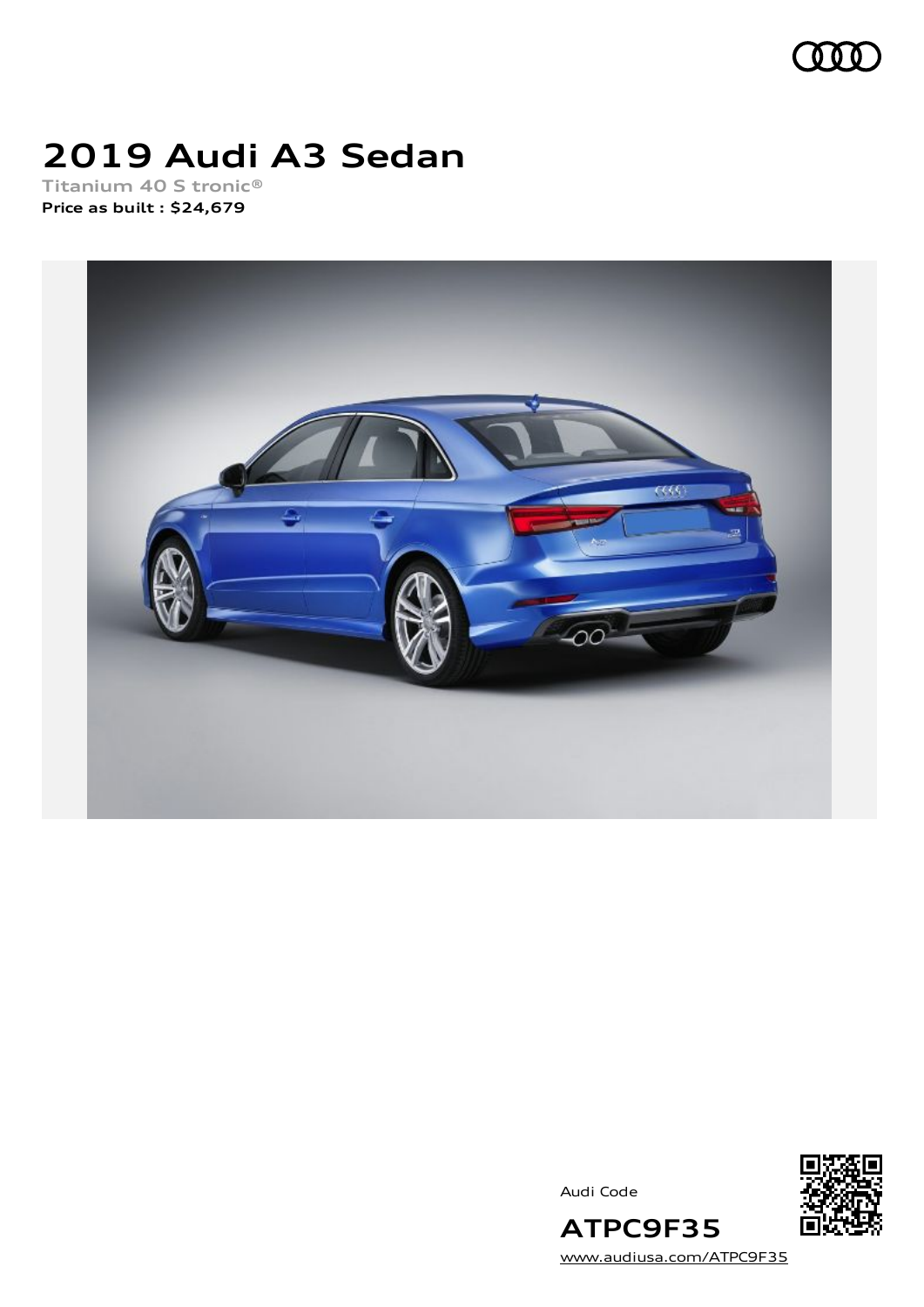# **Summary**

**Audi 2019 Audi A3 Sedan** Titanium 40 S tronic®

**Price as buil[t](#page-10-0)** \$24,679

#### **Exterior colour**

Brilliant Black

#### **Interior colour**

| Seats     | Black |
|-----------|-------|
| Dashboard | Black |
| Carpet    | Black |
| Headliner | Black |

### **Technical Specifications**

| Engine type                  | 2.0-liter four-cylinder                       |
|------------------------------|-----------------------------------------------|
| stroke                       | Displacement/Bore and 1,984/82.5 x 92.8 cc/mm |
| Torque                       | 222 lb-ft@rpm                                 |
| Top track speed              | 130 mph mph $1$                               |
| Acceleration (0 - 60<br>mph) | 6.9 seconds seconds                           |
| Recommended fuel             | Regular                                       |



#### **Further Information**

| Warranty        | No           |
|-----------------|--------------|
| Mileage         | 16,621 miles |
| Type of vehicle | Used car     |
|                 |              |

#### **Audi Code** ATPC9F35

**Your configuration on www.audiusa.com** [www.audiusa.com/ATPC9F35](https://www.audiusa.com/ATPC9F35)

**Commission number** 6c7cb06d0a0e09b06836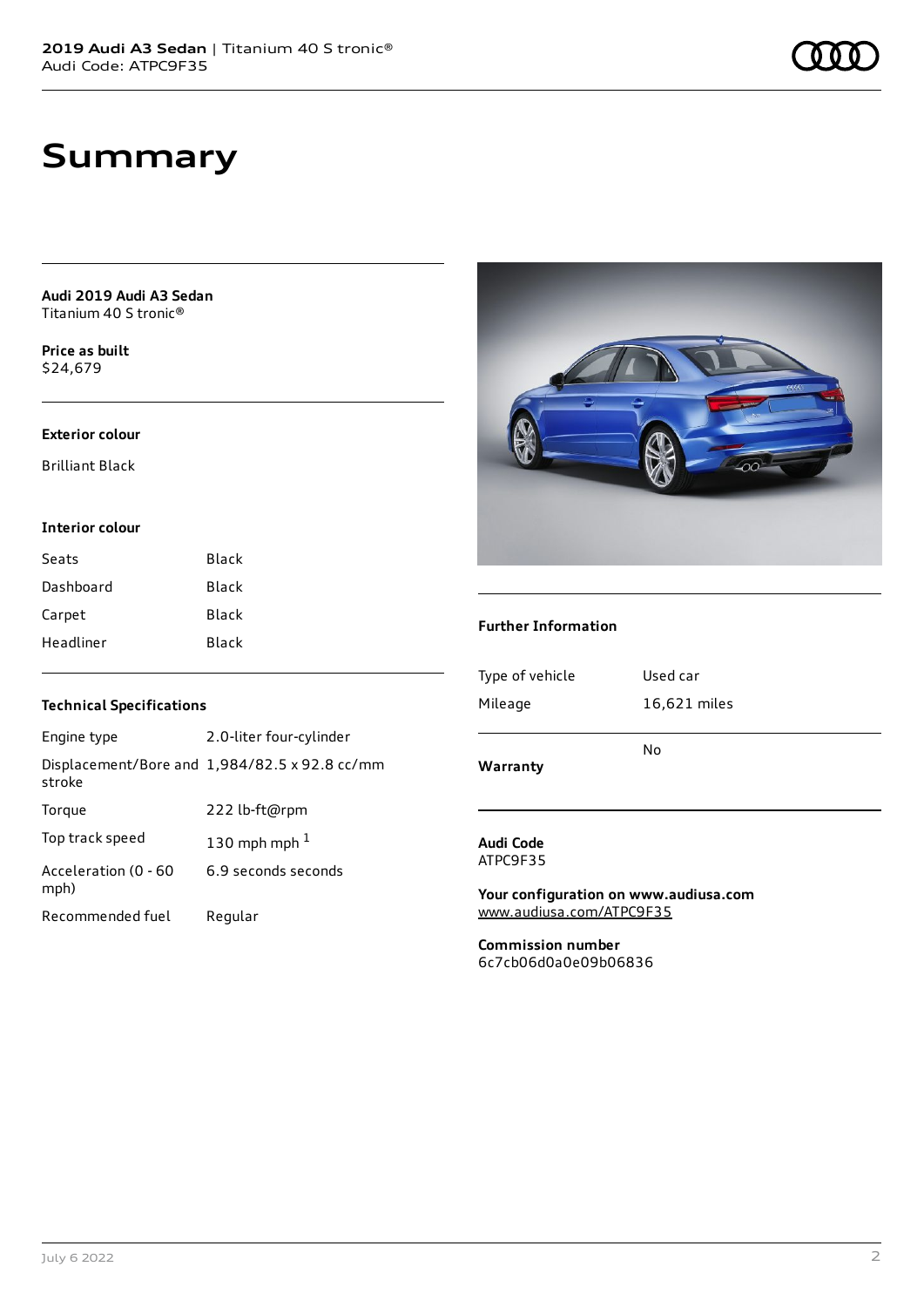# **Equipment**

Brilliant Black

Audi advanced key-keyless start, stop and entry

Sport suspension

Black Optic exterior package

18" 5-double-spoke design bi-color finish wheels

Convenience package

Ambient LED interior lighting package

Audi drive select

MMI® radio

Audi side assist











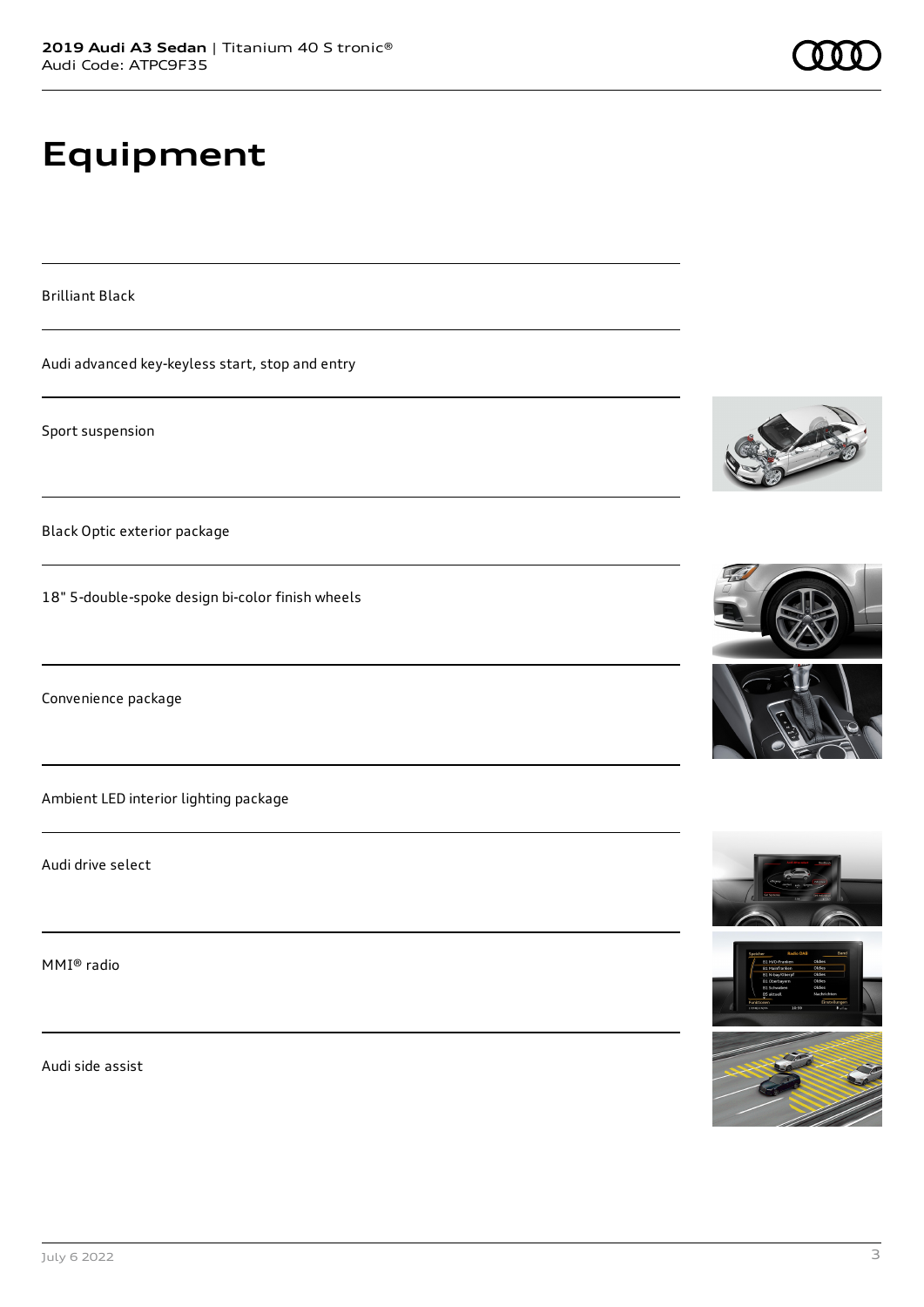**Standard features**

| 4UB             | Driver and front-passenger advanced airbags                         |
|-----------------|---------------------------------------------------------------------|
| 1AS             | Electronic Stability Control (ESC) with<br>traction control (ASR)   |
| UH1             | Electromechanical parking brake                                     |
| 8T2             | Cruise control with coast, resume and<br>accelerate features        |
| 6Y8             | Top track speed of 155 mph                                          |
| 4H3             | Integrated child door locks in rear doors                           |
| 1 N 3           | Electromechanical power steering                                    |
| 7K6             | Tire-pressure monitoring system                                     |
| 4X3             | Front thorax side airbags and Sideguard®<br>head curtain airbags    |
| 8N <sub>6</sub> | Rain/light sensor for automatic windshield<br>wipers and headlights |
| 3B7             | Lower Anchors and Tethers for Children<br>(LATCH) in rear seats     |

**Exterior**

| <b>PPV</b> | Titanium Edition package                                 |
|------------|----------------------------------------------------------|
| 0PO        | Dual exhaust outlets with chrome tips                    |
| 6XD        | Power-adjustable heated exterior side<br>mirrors         |
| 1S1        | Car jack                                                 |
| 9T 1       | Heated windshield washer nozzles                         |
| 0N4        | 4-link rear suspension                                   |
| 8IH        | Xenon plus headlights with LED daytime<br>running lights |
| 8TB        | Rear fog lights                                          |
| HX9        | 18" 225/40 all-season tires                              |
| 8SK        | LED taillights                                           |

| Exterior |
|----------|
| 4KC      |
|          |

### **Interior**

glass

| QJ1              | Aluminum interior package (climate control<br>vent and door handle surrounds, mirror and<br>window control trims) |
|------------------|-------------------------------------------------------------------------------------------------------------------|
| 3FB              | Panoramic sunroof                                                                                                 |
| 7M3              | Aluminum door sill inlays                                                                                         |
| 6NO              | Black cloth headliner                                                                                             |
| 9 A K            | Dual-zone automatic climate control                                                                               |
| 412              | Manual-dimming interior rear view mirror                                                                          |
| 1 XW             | Three-spoke multifunction steering wheel                                                                          |
| 6F3              | Front center armrest                                                                                              |
| 7F9              | Leather-wrapped gear selector                                                                                     |
| 3 NU             | Load-through facility                                                                                             |
| 7HA              | Standard leather package                                                                                          |
| N4M              | Leather seating surfaces                                                                                          |
| 4A3              | <b>Heated front seats</b>                                                                                         |
| 5 <sub>M</sub> A | Micrometallic Silver inlays                                                                                       |

Side and rear windows in heat-insulating

### **Infotainment and Driver Assistance**

| 6K2 | Audi pre sense® front with pedestrian<br>protection                                                                                           |
|-----|-----------------------------------------------------------------------------------------------------------------------------------------------|
| 7W1 | Audi pre sense <sup>®</sup> basic                                                                                                             |
| UI2 | Audi smartphone interface including Apple<br>CarPlay <sup>™</sup> and Google <sup>™</sup> Android Auto <sup>™</sup> for<br>compatible devices |
| KA2 | Rear view camera                                                                                                                              |

## **(1/2)**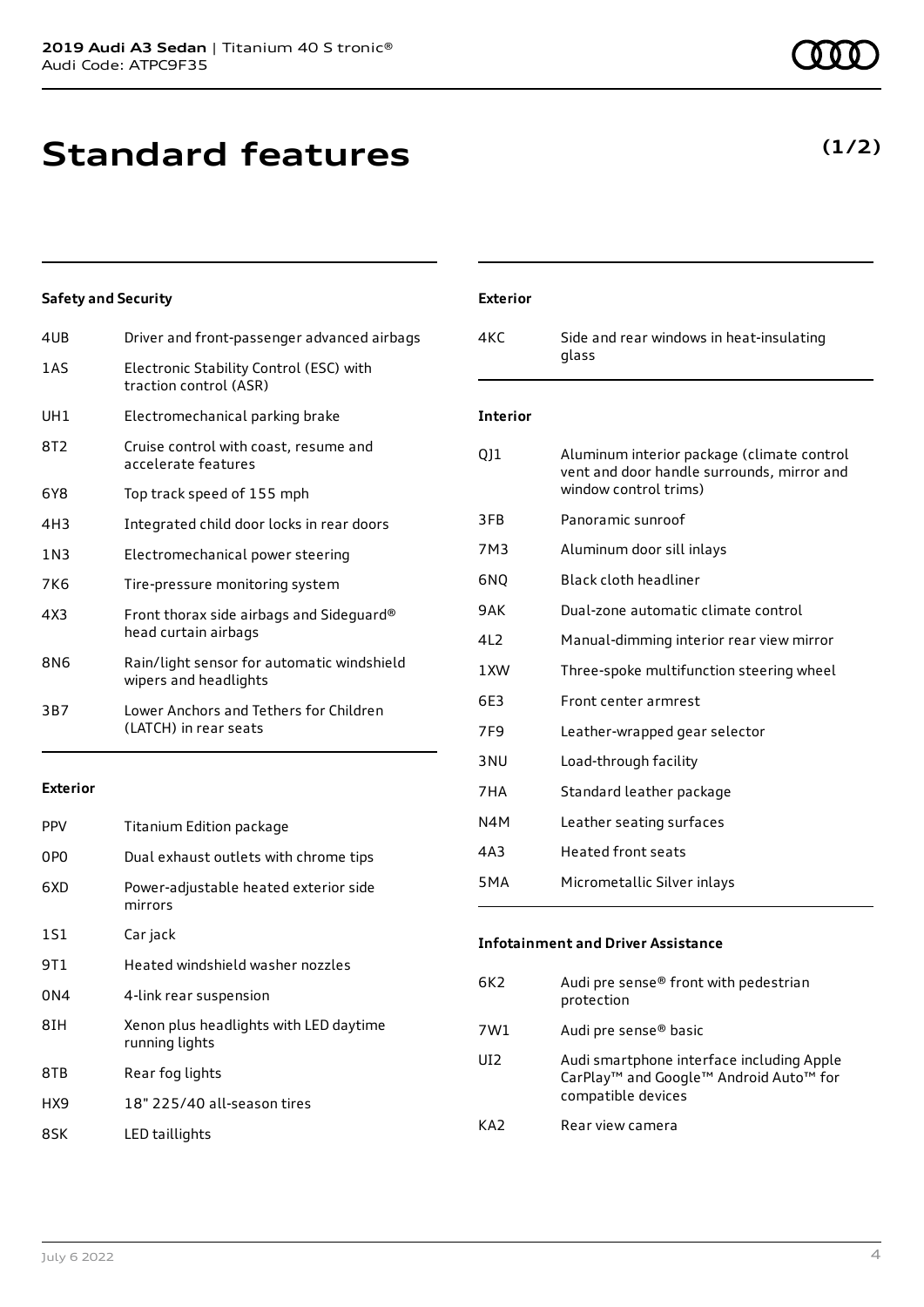# **Standard features**

### **Infotainment and Driver Assistance**

| 9VD. | Audi sound system         |
|------|---------------------------|
| 9S5  | Driver information system |
| 7UH  | Connectivity package      |

- QV3 SiriusXM® Satellite Radio
- 9ZX BLUETOOTH® wireless technology preparation for compatible devices

**(2/2)**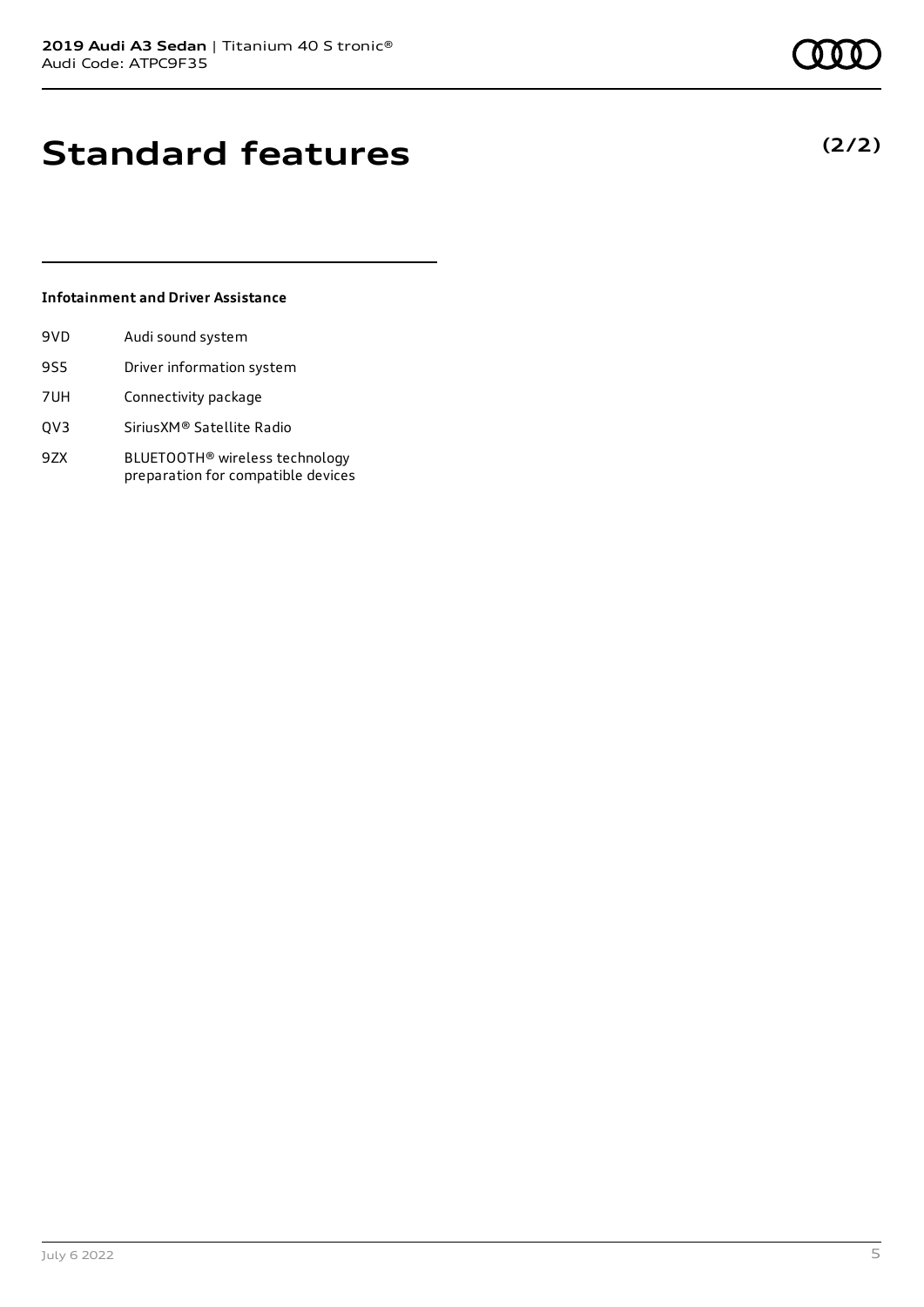# **Dealer remarks**

Recent Arrival! CARFAX One-Owner.

Black Leather.

Black 2019 Audi A3 2.0T Premium FrontTrak FrontTrak 7-Speed Automatic S tronic 2.0L 4-Cylinder TFSI

CALL FOR DETAILS â€" (626) 384-3400.

Family owned and operated, Audi West Covina is a part of Envision motors, a group of dealerships that strives to deliver truly high-end shopping experiences to all of our customers.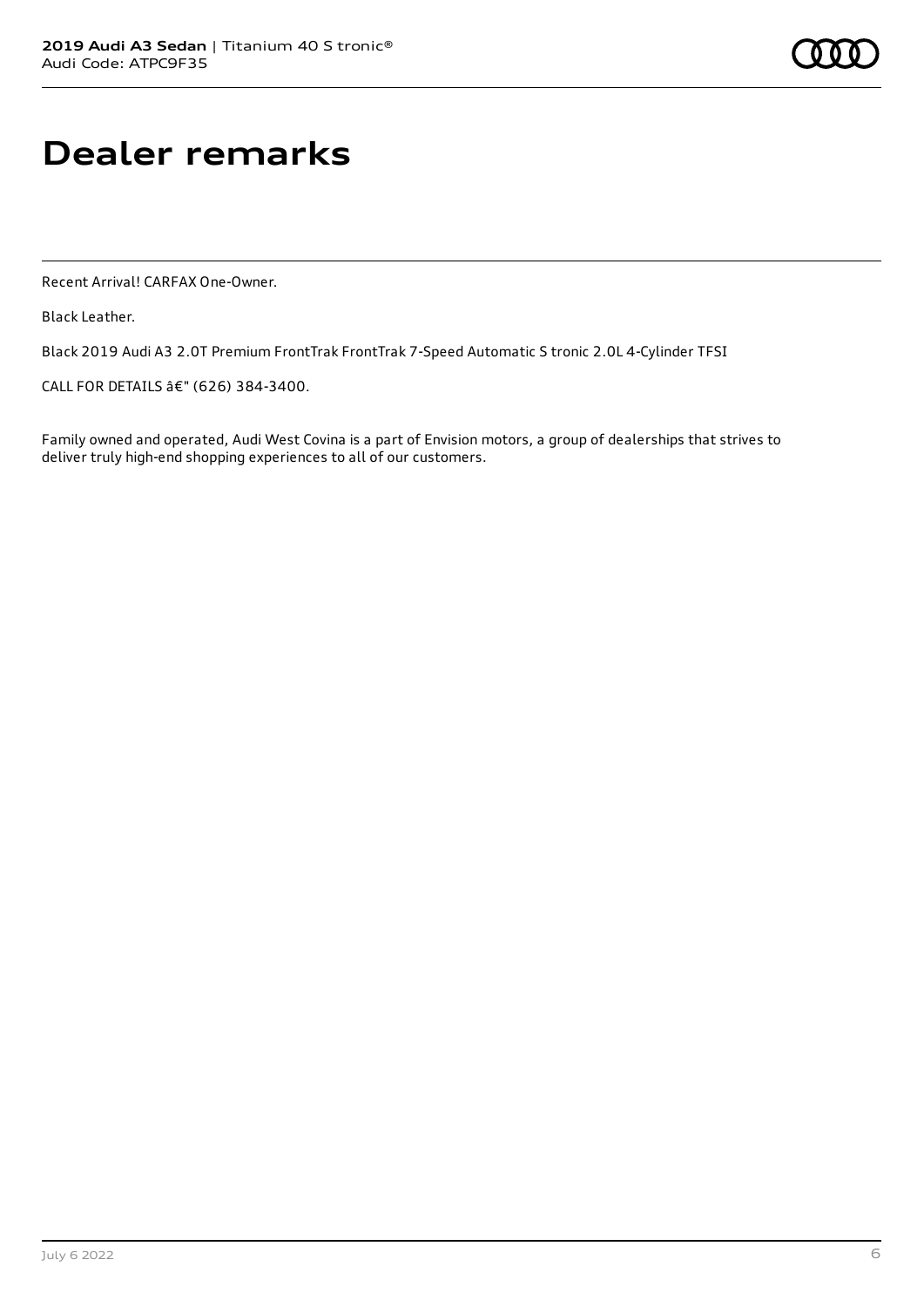# **Technical Specifications**

### **Engineering | Performance**

| Engine type                                 | 2.0-liter four-cylinder                       |
|---------------------------------------------|-----------------------------------------------|
| Acceleration (0 - 60<br>mph)                | 6.9 seconds seconds                           |
| Power Level                                 | 40                                            |
| Engine block                                | Cast-iron                                     |
| Induction/fuel injection Turbocharged/TFSI® |                                               |
| Cylinder head                               | Aluminum-alloy                                |
| Max. output ps/hp                           | 184 @ rpm                                     |
| stroke                                      | Displacement/Bore and 1,984/82.5 x 92.8 cc/mm |
| Top track speed <sup>1</sup>                | 130 mph mph                                   |
| Torque                                      | 222 lb-ft@rpm                                 |
| Valvetrain                                  | 16-valve DOHC                                 |

### **Transmission | Drivetrain**

| Gear ratios: 6th         | 0.755:1                                                                               |
|--------------------------|---------------------------------------------------------------------------------------|
| Gear ratios: 7th         | 0.635:1                                                                               |
| Gear ratios: Reverse     | 2.901:1                                                                               |
| Drivetrain type          | S tronic® dual-clutch                                                                 |
| Gear ratios: Final Drive | 1st-5th 4.769: 1, 6th-7th &<br>Reverse 3.444: 1                                       |
| Gear ratios: 4th         | 0.925:1                                                                               |
| Transmission             | Seven-speed S tronic® dual-clutch<br>automatic transmission and front-<br>wheel drive |
| Gear ratios: 5th         | 0.705:1                                                                               |
| Gear ratios: 2nd         | 2.750:1                                                                               |
| Gear ratios: 3rd         | 1.767:1                                                                               |
| Gear ratios: 1st         | 3.400:1                                                                               |

#### **Electrical system**

| Alternator | 14 Volts - 320A |
|------------|-----------------|
| Battery    | 12 Volts - 59Ah |

### **Steering**

| Steering type                              | Electromechanical power steering<br>system |
|--------------------------------------------|--------------------------------------------|
| Turning diameter, curb- 36.1 ft<br>to-curb |                                            |
| Steering ratio                             | 15.3:1                                     |

#### **Suspension**

| Front axle | MacPherson strut front suspension |
|------------|-----------------------------------|
| Rear axle  | Four-link rear suspension         |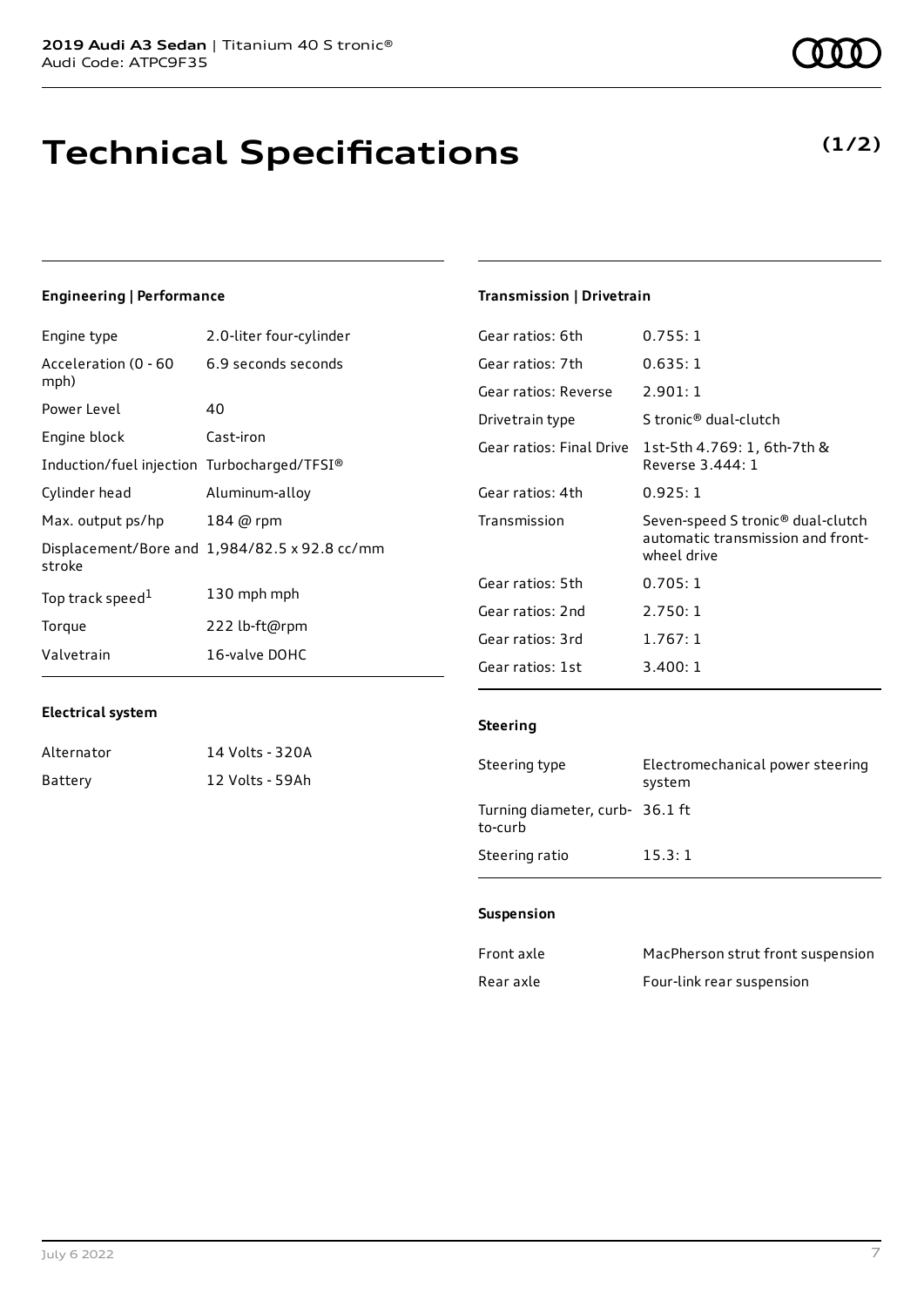# **Technical Specifications**

### **Brakes**

| Front brakes         | 12.3 (ventilated disc) in                                                                                           |  |  |
|----------------------|---------------------------------------------------------------------------------------------------------------------|--|--|
| Rear brakes          | 10.7 (solid disc) in                                                                                                |  |  |
| Parking brake        | Electromechanical                                                                                                   |  |  |
| <b>Body</b>          |                                                                                                                     |  |  |
| Material             | Lightweight construction<br>technology - fully galvanized steel<br>unibody with aluminum hood and<br>front subframe |  |  |
| Corrosion protection | Multistep anti-corrosion protection                                                                                 |  |  |

#### **Warranty | Maintenance**

| Warranty    | 4-year/50,000 mile Audi New<br>Vehicle Limited Warranty                 |
|-------------|-------------------------------------------------------------------------|
| Maintenance | 12-month/10,000 mile NO<br><b>CHARGE first scheduled</b><br>maintenance |

#### **Interior measurements**

| Seating capacity                          | 5                      |
|-------------------------------------------|------------------------|
| Shoulder room, rear                       | 53.0 in                |
| Head room with front<br>sunroof           | $36.5$ in              |
| Leg room, rear                            | 35.1 in                |
| Shoulder room, front                      | 54.8 in                |
| Head room with rear<br>sunroof            | 36.1 in                |
| Head room, rear                           | $36.3$ in              |
| Leg room, front                           | 41.2 in                |
| Head room, front                          | 37.4 in                |
| Cargo volume, rear<br>seatbacks up/folded | 10.0, N/A cu ft, cu ft |

### **Exterior Measurements**

| Height                        | 55.5 in                       |
|-------------------------------|-------------------------------|
| Length                        | 174.1 (174.3 with S line®) in |
| Wheelbase                     | 102.2 in                      |
| Drag coefficient              | 0.31 Cw                       |
| Overall width with<br>mirrors | 77.2 in                       |
| Track rear                    | 60.1 in                       |
| <b>Track front</b>            | 61.2 in                       |
| Curb weight                   | 3,439 lb                      |

**(2/2)**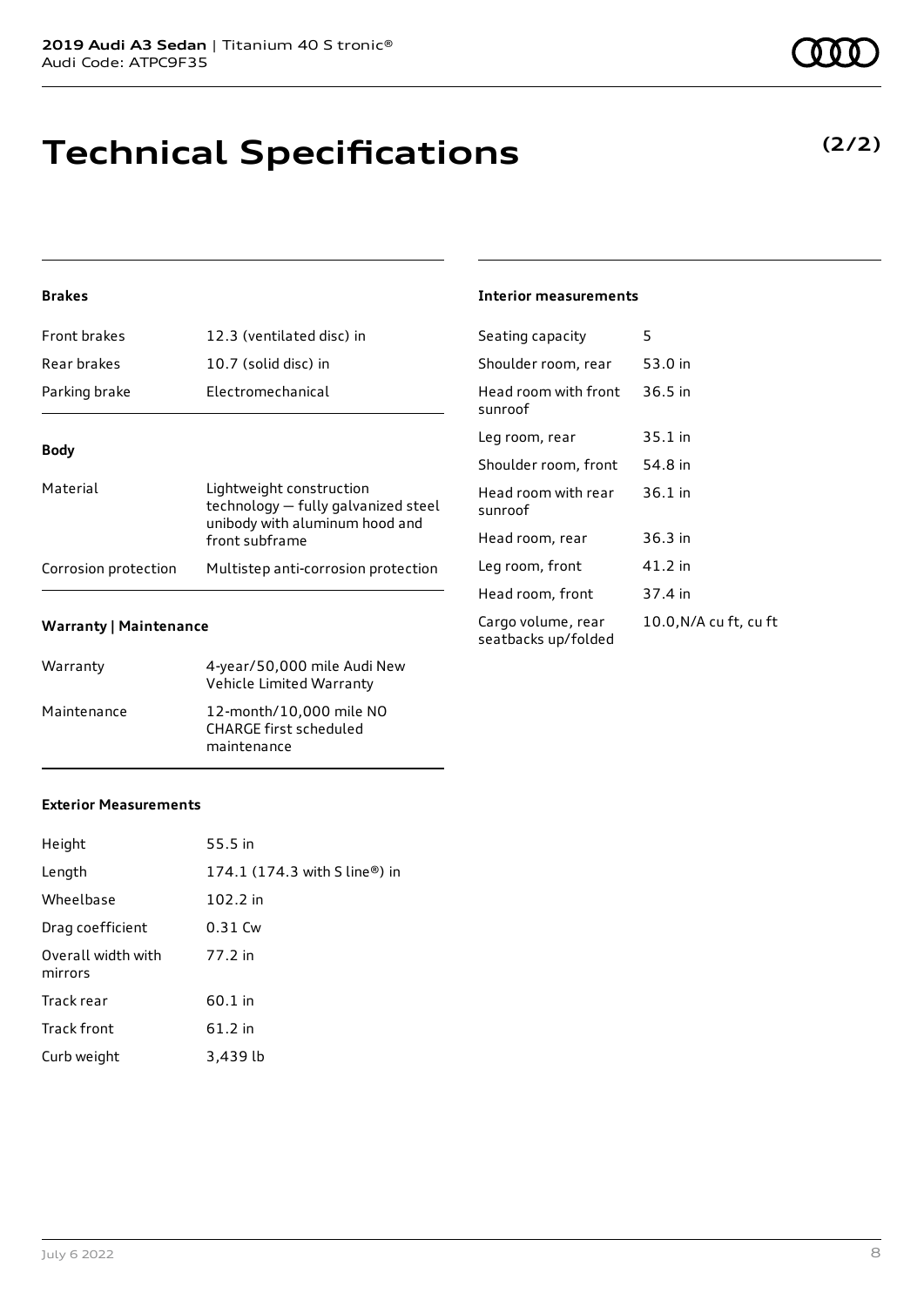# **Consumption- and emission**

### **Consumption by NEDC**

| urban       | $26$ mpg |
|-------------|----------|
| extra-urban | 35 mpg   |
| combined    | 29 mpg   |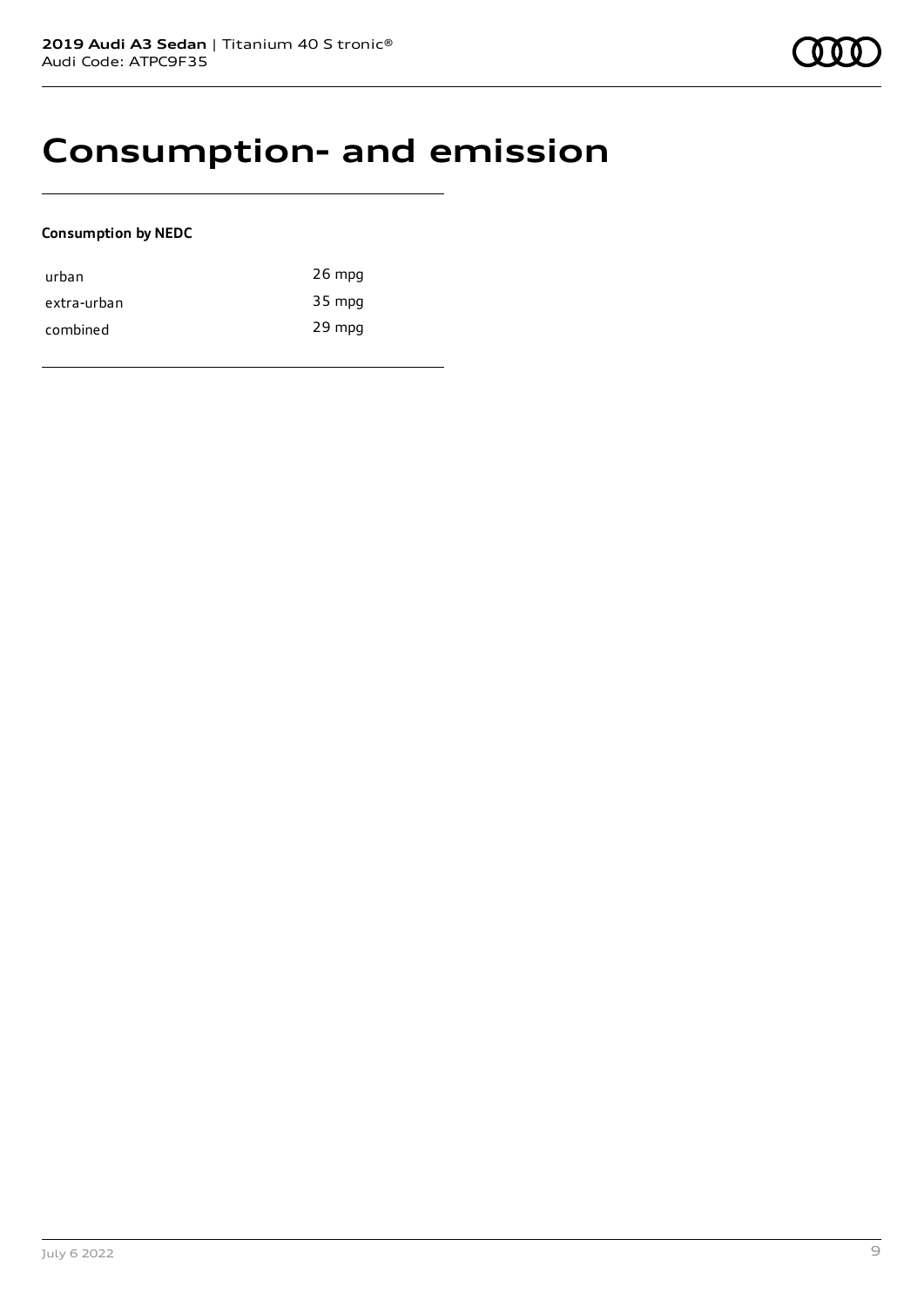

# **Contact**

Dealer **Audi West Covina**

2016 E Garvey Ave S 91791 West Covina CA

Phone: 6263843400 FAX: 6263843409

www: [https://www.westcovinaaudica.com](https://www.westcovinaaudica.com/)